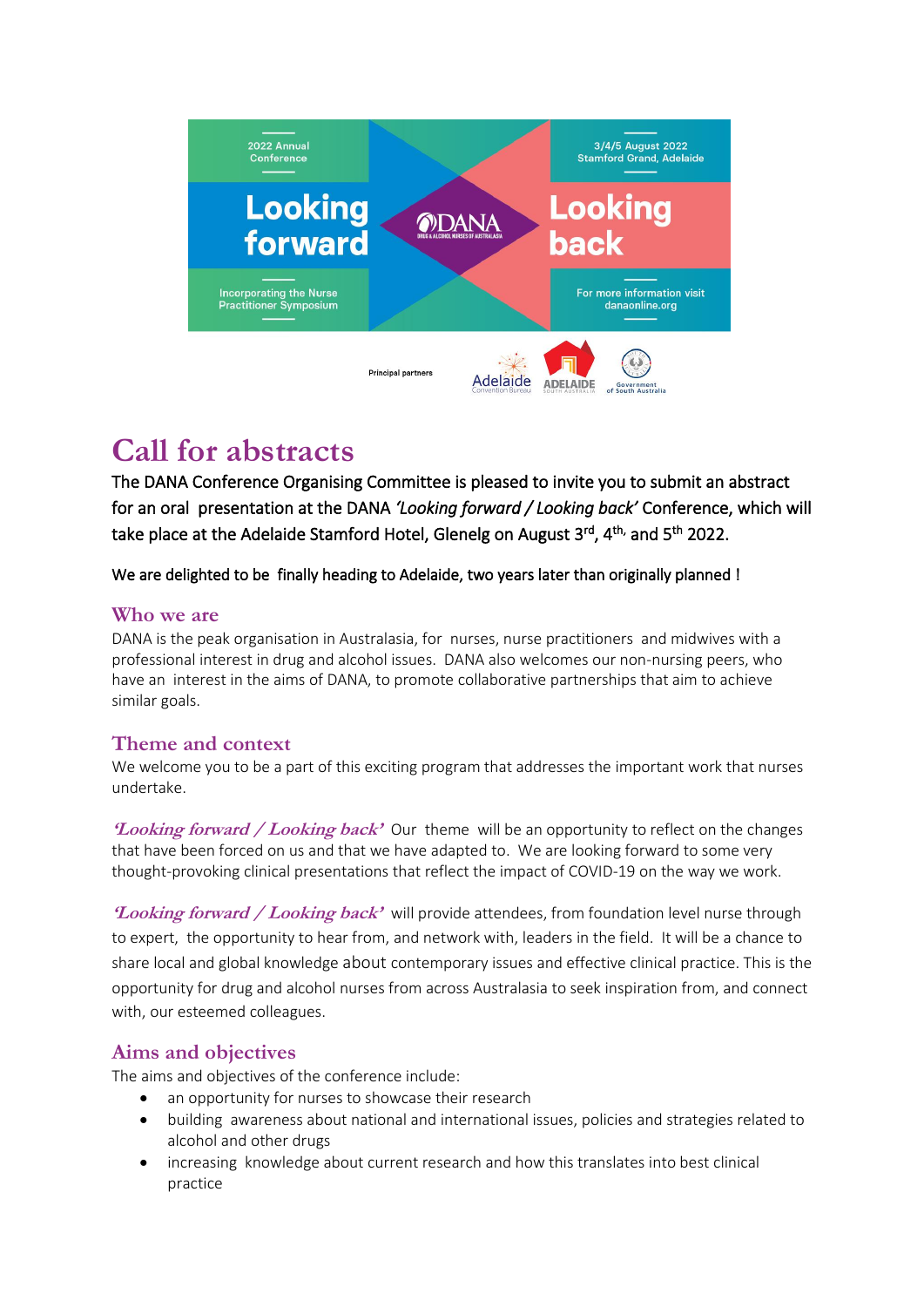- increasing knowledge about the impact of alcohol and drug use
- an opportunity to network, engage and learn from consumers, colleagues, representatives from government and non-government agencies and key stakeholders
- strengthening the drug and alcohol nursing workforce.

#### **Major themes**

The Committee is calling for abstracts that relate to the theme, *'***Looking forward / Looking back' .** This could include any of the major topics outlined below:

- Treatment issues and emerging treatment models
- Alcohol and tobacco: harm reduction and treatment
- Other drugs: harm reduction and treatment
- Emerging drugs and / or drug testing
- Lifelong issues and harm reduction across specific populations
- Mental health and other comorbidities
- Improvements in the treatment options
- Working with cultural diversity
- Supporting the partners, families, and carers
- New research
- Service innovations
- Policy planning
- Extending and developing the role of the drug and alcohol nurse.

#### **Presentation formats**

As we are building a program for all nurses, from foundation level to expert we ask you to indicate on the DANA Abstract Submission Form which section of the program your presentation would most suit, the General Program, or the Nurse Practitioner Program.

Authors are invited to submit an abstract for a 15-minute oral presentation analysing issues and solutions to problems in clinical practice, community engagement, education, health promotion and policy. Presentations should be well structured, rigorous and demonstrate a novel contribution to knowledge. A 5-minute discussion will follow the 15-minute presentation.

#### **Abstract timeline: Note new dates**

| Call for abstracts open               | 11.2.2022 |
|---------------------------------------|-----------|
| Call for abstracts close              | 29.4.2022 |
| Authors advised of submission outcome | 14.5.2022 |
| Presenter to confirm acceptance       | 28.5.2022 |
| Presenter registration due            | 24.6.2022 |
| Submission of presentation due        | 8.7.2022  |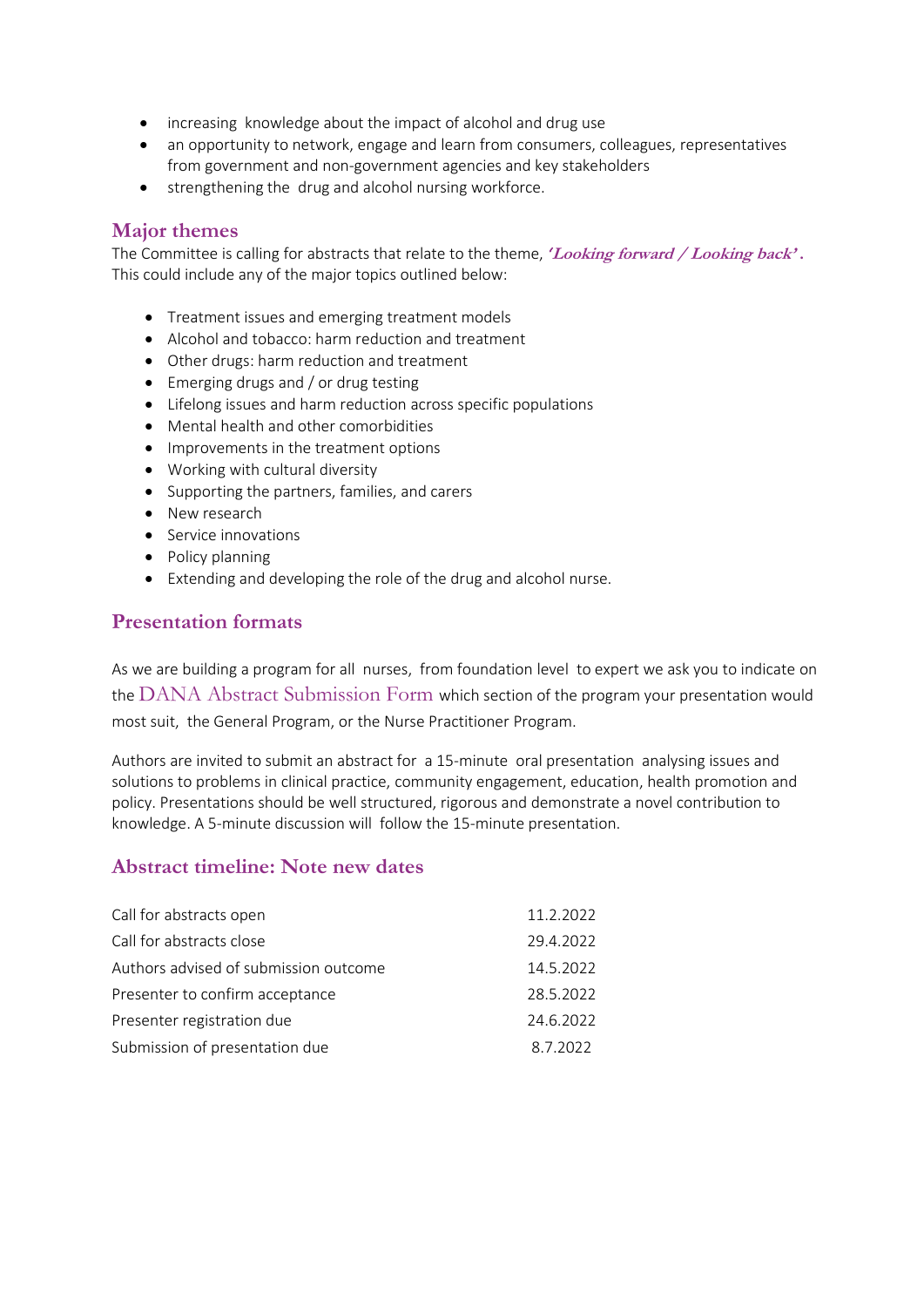# **Abstract submission procedure**

Abstracts must be submitted by email using the DANA Abstract Submission Form and accompanied by the DANA Abstract Authors' Details Form. No other format will be considered.

When constructing your abstract please ensure that it:

- contains text only
- is structured to include a title, an introductory sentence, a description of pertinent research (if applicable), a summary and a conclusion
- contains a maximum of 300 words, excluding the title (authors submitting abstracts over the word limit will be asked to amend their abstract within the submission period)
- is not password protected or read only
- is a Microsoft Word (.doc or .docx) file only
- does NOT have a header or footer on the page
- does not contain any author names or information (these are asked for on a separate form, DANA Abstract Authors' Details Form, that is also to be submitted).

When submitting your abstract, please note the following:

- The person submitting the abstract is the person who will receive all correspondence in relation to the abstract and is responsible for passing on information to co-authors and/or co-presenters and other parties.
- You must include the requested information for any co-authors and/or co-presenters as their name and organisation will be included in the program if the submission is successful.
- Author biographies should be no more than 100 words in length.
- Authors must read and agree to the Terms and Conditions for your submission to be accepted for consideration *(see below)*.

Abstracts are to be submitted by 29th April, 2022, to **[dana.mail2access@gmail.com](mailto:dana.mail2access@gmail.com)** and include the subject title 'DANA 2022 Conference Abstract Submission'.

## **Selection process and acceptance notification**

- The Abstract Review Committee will use a peer reviewed process to review the abstracts.
- Abstracts will be reviewed on their content, relevance to the theme, adherence to the above specifications and overall quality.
- The Abstract Review Committee and Conference Committee are committed to providing a quality program. They will have total discretion with respect to the composition of the program and the format of the presentations. Potential oral presenters may be requested to resubmit their abstract with some modification to enable the topic to be included within the program. Requests to change the format should not be interpreted as a judgement of quality, but as an opportunity to ensure that the potential presenters have the chance to present their work. It is possible that quality papers may be rejected if they are not compliant or do not adequately demonstrate the conference themes. However, unsuccessful applicants are strongly encouraged to reapply to present the following year.
- It is expected that the submitting author will be notified of their abstract submission outcome via email by 14th May 2022.

#### **Presenter requirements**

• All presenters, including co-presenters, will be required to register for the Conference and pay the registration fee by 24<sup>th</sup> June 2022 to confirm their place in the program.